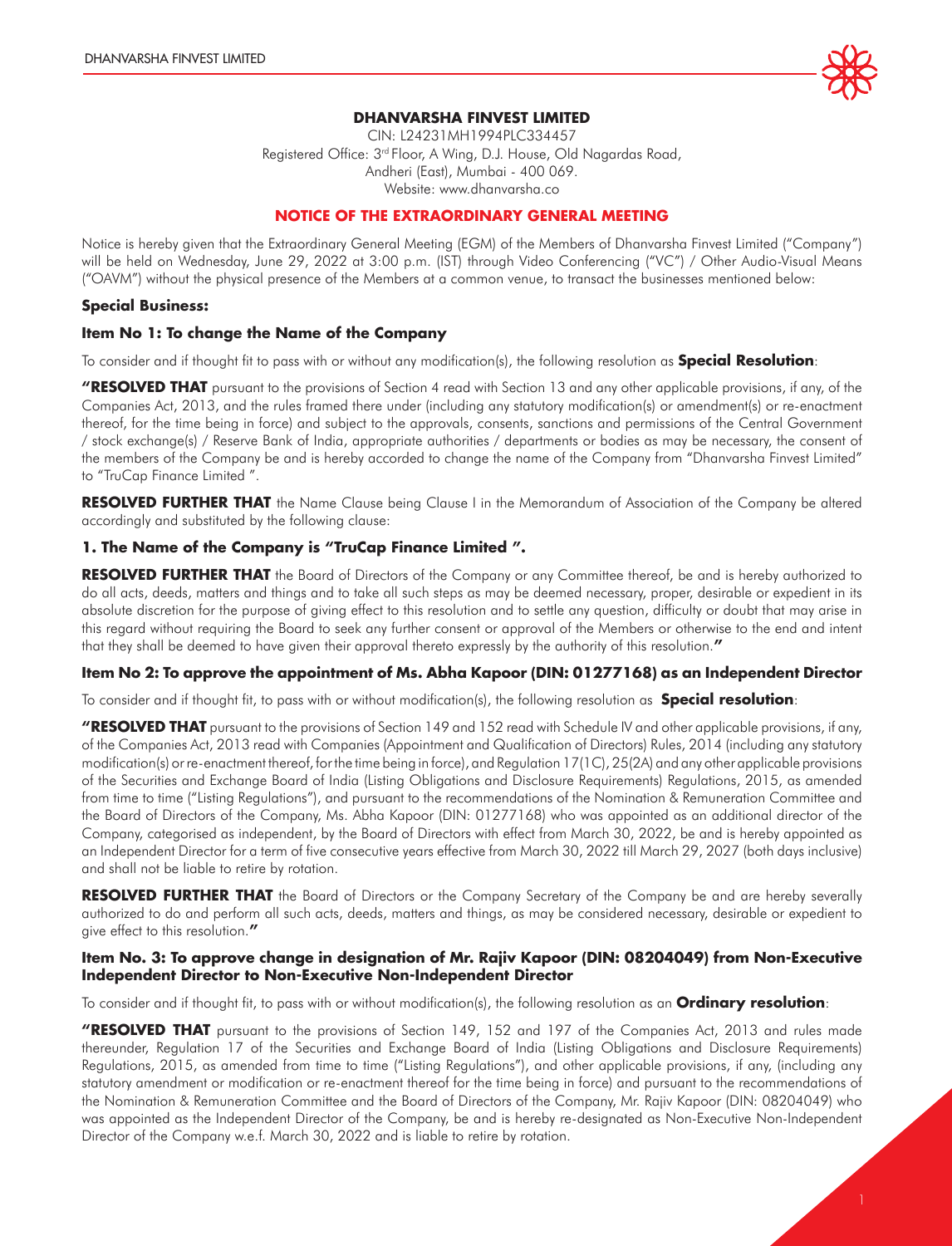

**RESOLVED FURTHER THAT** the Board of Directors or the Company Secretary of the Company be and are hereby severally authorized to do and perform all such acts, deeds, matters and things, as may be considered necessary, desirable or expedient to give effect to this resolution.**"**

#### **Item No 4: To approve the appointment of Ms. Geetu Gidwani Verma (DIN: 00696047) as an Independent Director**

To consider and if thought fit, to pass with or without modification(s), the following resolution as **Special resolution**:

**"RESOLVED THAT** pursuant to the provisions of Section 149 and 152 read with Schedule IV and other applicable provisions, if any, of the Companies Act, 2013 read with Companies (Appointment and Qualification of Directors) Rules, 2014 (including any statutory modification(s) or re-enactment thereof, for the time being in force), and Regulation 17(1C), 25(2A) and any other applicable provisions of the Securities and Exchange Board of India (Listing Obligations and Disclosure Requirements) Regulations, 2015, as amended from time to time ("Listing Regulations"), and pursuant to the recommendations of the Nomination & Remuneration Committee and the Board of Directors of the Company, Ms. Geetu Gidwani Verma (DIN: 00696047) who was appointed as an additional director of the Company, categorised as independent, by the Board of Directors with effect from May 31, 2022, be and is hereby appointed as an Independent Director for a term of five consecutive years effective from May 31, 2022 till May 30, 2027 (both days inclusive) and shall not liable to retire by rotation.

**RESOLVED FURTHER THAT** the Board of Directors or the Company Secretary of the Company be and are hereby severally authorized to do and perform all such acts, deeds, matters and things, as may be considered necessary, desirable or expedient to give effect to this resolution.**"**

#### **By Order of the Board of Directors For Dhanvarsha Finvest Limited**

**Sd/- Lalit Chendvankar Company Secretary & Compliance Officer**

# **Place: Mumbai Date: May 31, 2022**

#### **Notes:**

- 1. In view of the massive outbreak of the COVID-19 pandemic, social distancing is a norm to be followed and pursuant to the Circular No. 14/2020 dated April 08, 2020, Circular No.17/2020 dated April 13, 2020 issued by the Ministry of Corporate Affairs ("MCA") followed by Circular No. 20/2020 dated May 05, 2020, General Circular No. 20/2021 dated December 08, 2021, General Circular No. 3/2022 dated May 5, 2022 and other aforesaid all notifications, physical attendance of the Members to the Extraordinary General Meeting (EGM) venue is not required and EGM be held through video conferencing (VC) or other audio visual means (OAVM). Hence, Members can attend and participate in the ensuing EGM through VC/OAVM.
- 2. Pursuant to the Circular No. 14/2020 dated April 08, 2020, issued by the MCA, the facility to appoint proxy to attend and cast vote for the members is not available for this EGM. However, the Body Corporates entitled to appoint authorized representatives to attend the EGM through VC/OAVM and participate thereat and cast their votes through e-voting.
- 3. The attendance of the Members attending the EGM through VC/OAVM will be counted for the purpose of reckoning the quorum under Section 103 of the Companies Act, 2013.
- 4. In line with the MCA Circular No. 17/2020 dated April 13, 2020, the Notice calling the EGM has been uploaded on the website of the Company at www.dhanvarsha.co. The Notice can also be accessed from the website of the Stock Exchange i.e., BSE Limited at www.bseindia.com and the EGM Notice is also available on the website of Central Depository Services (India) Limited (CDSL) (agency for providing the Remote e-Voting facility) i.e.www.evotingindia.com. Further, in accordance with the aforesaid MCA circulars, the Notice of the EGM will be sent electronically to all the members of the Company who have registered their email addresses with the Company or depository participants or with the Company's share transfer agent i.e. M/s. MCS Share Transfer Agent Limited and whose names are recorded in the Register of Members of the Company as on Friday, June 3, 2022 and physical copies will not be sent.
- 5. EGM has been convened through VC/OAVM in compliance with applicable provisions of the Companies Act, 2013 read with MCA Circular No. 14/2020 dated April 08, 2020 and MCA Circular No. 17/2020 dated April 13, 2020 and MCA Circular No. 20/2020 dated May 05, 2020, MCA Circular No. 20/2021 dated December 08, 2021 and MCA Circular No. 3/2022 dated May 5, 2022.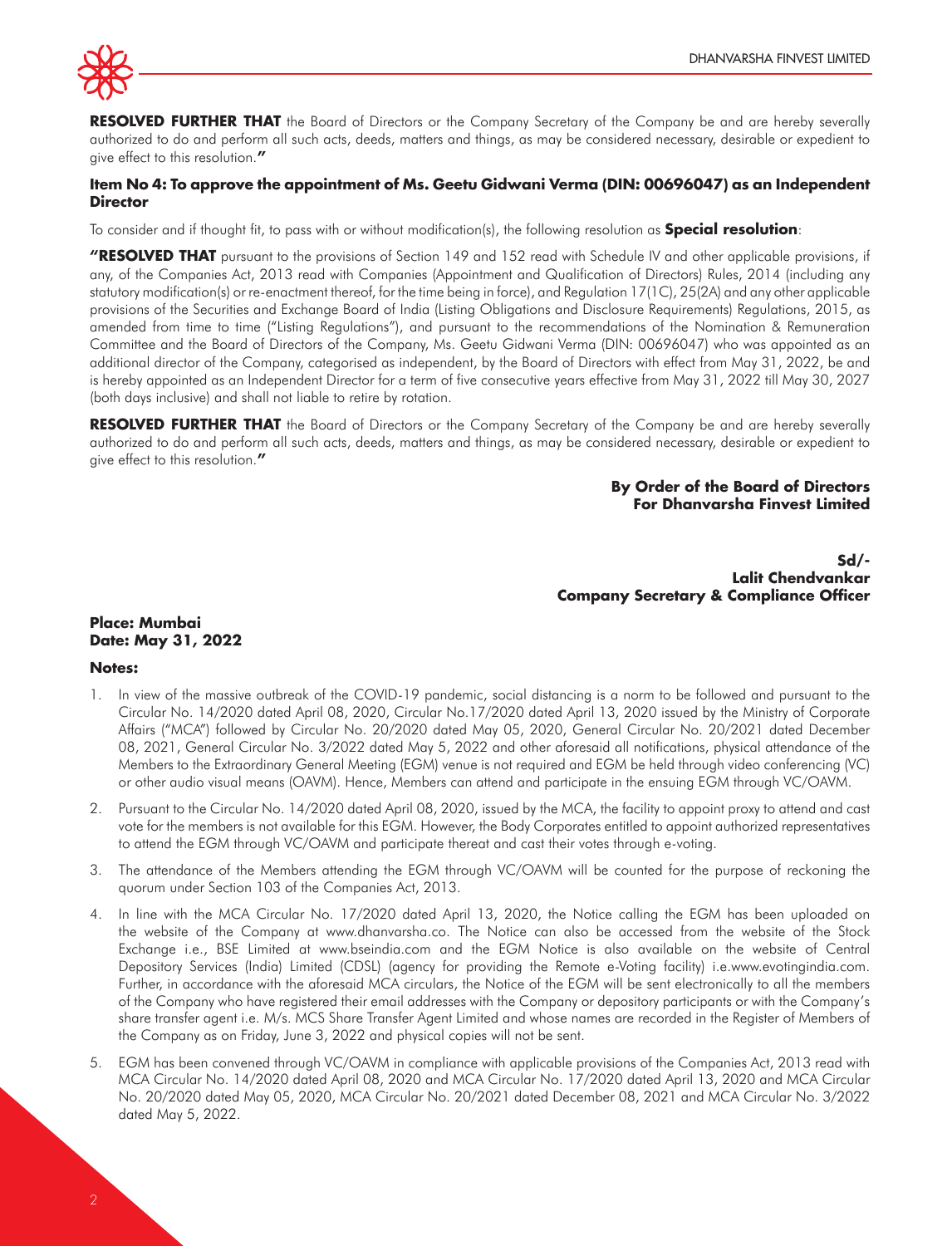

- 6. The Explanatory Statement pursuant to Section 102 of the Companies Act, 2013 (Act), relating to the Special Business under Item No. 1 to Item No. 4 of the Notice, is annexed hereto.
- 7. As per Regulation 40 of the Listing Regulations, as amended, securities of listed companies can be transferred only in dematerialized form with effect from April 1, 2019, except in case of request received for transmission or transposition of securities. In view of this and to eliminate all risks associated with physical shares and for ease of portfolio management, members holding shares in physical form are requested to consider converting their holdings to dematerialized form. Members can contact the Company's Registrar and Share Transfer Agent, M/s. MCS Share Transfer Agent Limited, Mumbai for assistance in this regard.
- 8. To support the 'Green Initiative', members who have not registered their e-mail addresses so far are requested to register their e-mail address with their Depository participants (DPs), in case the shares are held by them in electronic form/Demat form and with M/s. MCS Share Transfer Agent Limited, in case the shares are held by them in physical form for receiving all communication(s) including report, notices, circulars, etc. from the Company electronically. Alternatively, members holding shares in physical form are requested to send their email address and mobile number to the company's e-mail id i.e. corpsec@ dhanvarsha.co.
- 9. Members are requested to register or intimate changes, if any, pertaining to their name, postal address, e-mail address, telephone/mobile numbers, Permanent Account Number (PAN), nominations, power of attorney, bank details such as, name of the bank and branch details, bank account number, MICR code, IFSC code, etc. to their Depository Participants with whom they are maintaining their demat accounts in case the shares are held by them in electronic form/demat form and to M/s. MCS Share Transfer Agent Limited in case the shares are held by them in physical form.
- 10. Remote e-Voting: Pursuant to the provisions of Section 108 of the Companies Act, 2013 read with Rule 20 of the Companies (Management and Administration) Rules, 2014, as amended and Regulation 44 of Listing Regulations, the Company is providing facility of remote e-voting to its Members through e-Voting agency CDSL.
- 11. Only those Members, whose names appear in Register of Members / List of beneficial owners as on Wednesday, June 22, 2022 ("Cut-off Date") shall be entitled to vote (through remote e-voting and during EGM) on the resolutions set forth in this Notice and their voting rights shall be in proportion to their share in the paid-up equity share capital of the Company as on the Cut-off Date. A person who is not a member as on the Cut-off Date should treat this Notice for information purpose only.
- 12. The Board of Directors has appointed M/s. Mayank Arora & Co., Practicing Company Secretaries, (FCS 10378 holding Certificate of Practice No. 13609 with the Institute of Company Secretaries of India), as the Scrutinizer to scrutinize the remote e-voting and voting during the EGM in a fair and transparent manner.
- 13. The Scrutinizer will make a consolidated Scrutinizer's Report of the total votes cast in favour or against and invalid votes, if any, to the Chairperson / Executive Director of the Company or in his absence to any other Director authorized by the Board of Directors, who shall countersign the same. Based on the Scrutinizer's Report, the result will be declared by the Chairperson / Executive Director or in his absence by the Company Secretary within two working days from the date of EGM at the Registered Office of the Company. Subject to receipt of requisite number of votes, the resolutions shall be deemed to be passed on the date of the EGM i.e. June 29, 2022.
- 14. A proxy is allowed to be appointed under Section 105 of the Companies Act, 2013 to attend and vote at the general meeting on behalf of a member who is not able to attend personally. Since the EGM will be conducted through VC / OAVM, there is no requirement of appointment of proxies. Hence, Proxy Form and Attendance Slip including Route Map are not annexed to this Notice.

## **INSTRUCTIONS FOR THE MEMBERS FOR ATTENDING THE EGM THROUGH VC/OAVM**:

- 15. As you are aware, in view of the situation arising due to COVID-19 global pandemic, the general meetings of the companies shall be conducted as per the guidelines issued by the MCA vide Circular No. 14/2020 dated April 08, 2020, Circular No.17/2020 dated April 13, 2020, Circular No. 20/2020 dated May 05, 2020, Circular No. 20/2021 dated December 08, 2021 and Circular No. 3/2022 dated May 5, 2022. The forthcoming EGM will thus be held through video conferencing (VC) or other audio-visual means (OAVM). Hence, Members can attend and participate in the ensuing EGM through VC/OAVM.
- 16. Pursuant to the provisions of Section 108 of the Companies Act, 2013 read with Rule 20 of the Companies (Management and Administration) Rules, 2014, as amended and Regulation 44 of Listing Regulations, and MCA Circulars dated April 08, 2020, April 13, 2020, May 05, 2020, December 08, 2021 and May 5, 2022, the Company is providing facility of remote e-voting to its Members in respect of the business to be transacted at the EGM. For this purpose, the Company has entered into an agreement with CDSL for facilitating voting through electronic means, as the authorized e-Voting agency. The facility of casting votes by a member using remote e-voting as well as the e-voting system on the date of the EGM will be provided by CDSL.
- 17. The Members can join the EGM in the VC/OAVM mode 15 minutes before and after the scheduled time of the commencement of the Meeting by following the procedure mentioned in the Notice. The facility of participation at the EGM through VC/OAVM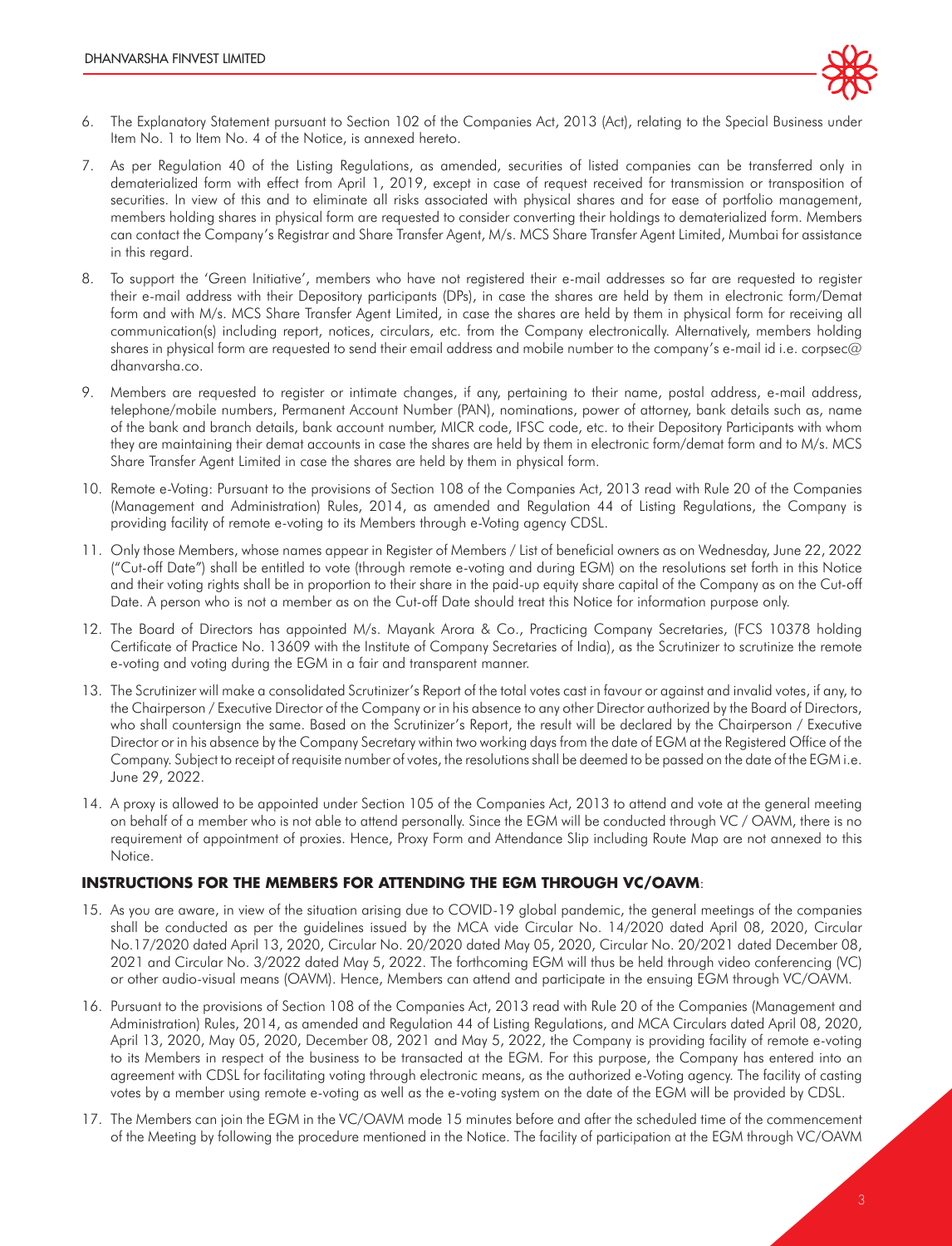

will be made available to at least 1000 members on first come first served basis. This will not include large Shareholders (Shareholders holding 2% or more shareholding), Promoters, Institutional Investors, Directors, Key Managerial Personnel, the Chairpersons of the Audit Committee, Nomination and Remuneration Committee and Stakeholders Relationship Committee, Auditors etc. who are allowed to attend the EGM without restriction on account of first come first served basis.

- 18. The attendance of the Members attending the EGM through VC/OAVM will be counted for the purpose of ascertaining the quorum under Section 103 of the Companies Act, 2013.
- 19. Pursuant to MCA Circular No. 14/2020 dated April 08, 2020, the facility to appoint proxy to attend and cast vote for the members is not available for this EGM. However, in pursuance of Section 112 and Section 113 of the Companies Act, 2013, representatives of the members such as the President of India or the Governor of a State or body corporate can attend the EGM through VC/OAVM and cast their votes through e-voting.
- 20. In line with the MCA Circular No. 17/2020 dated April 13, 2020, the Notice calling the EGM has been uploaded on the website of the Company at www.dhanvarsha.co. The Notice can also be accessed from the website of the Stock Exchange i.e. BSE Limited at www.bseindia.com. The EGM Notice is also disseminated on the website of CDSL (agency for providing the Remote e-Voting facility and e-voting system during the EGM) i.e. www.evotingindia.com.
- 21. The EGM has been convened through VC/OAVM in compliance with applicable provisions of the Companies Act, 2013 read with MCA Circular No. 14/2020 dated April 08, 2020, Circular No. 17/2020 dated April 13, 2020, Circular No. 20/2020 dated May 05, 2020, Circular No. 20/2021 dated December 08, 2021 and Circular No. 3/2022 dated May 5, 2022.

## **THE INTRUCTIONS OF SHAREHOLDERS FOR E-VOTING AND JOINING VIRTUAL MEETINGS ARE AS UNDER:**

- (i) The voting period begins on Sunday, June 26, 2022 at 9.00 a.m. and ends on Tuesday, June 28, 2022 at 5.00 p.m. During this period shareholders of the Company, holding shares either in physical form or in dematerialized form, as on the cut-off date (record date) Wednesday, June 22, 2022 may cast their vote electronically. The e-voting module shall be disabled by CDSL for voting thereafter.
- (ii) Shareholders who have already voted prior to the meeting date would not be entitled to vote at the meeting venue.
- (iii) Pursuant to SEBI Circular No. SEBI/HO/CFD/CMD/CIR/P/2020/242 dated December 09, 2020, under Regulation 44 of the Listing Regulations, listed entities are required to provide remote e-voting facility to its shareholders, in respect of all shareholders' resolutions. However, it has been observed that the participation by the public non-institutional shareholders/ retail shareholders is at a negligible level.

Currently, there are multiple e-voting service providers (ESPs) providing e-voting facility to listed entities in India. This necessitates registration on various ESPs and maintenance of multiple user IDs and passwords by the shareholders.

In order to increase the efficiency of the voting process, pursuant to a public consultation, it has been decided to enable e-voting to all the demat account holders, by way of a single login credential, through their demat accounts/ websites of Depositories/ Depository Participants. Demat account holders would be able to cast their vote without having to register again with the ESPs, thereby, not only facilitating seamless authentication but also enhancing ease and convenience of participating in e-voting process.

(iv) In terms of SEBI circular no. SEBI/HO/CFD/CMD/CIR/P/2020/242 dated December 09, 2020 on e-Voting facility provided by the Listed Companies, Individual shareholders holding securities in demat mode are allowed to vote through their demat account maintained with Depositories and Depository Participants. Shareholders are advised to update their mobile number and email Id in their demat accounts in order to access e-Voting facility.

Pursuant to aforesaid SEBI Circular, Login method for e-Voting and joining virtual meetings for Individual shareholders holding securities in Demat mode CDSL/NSDL is given below:

| <b>Type of shareholders</b>                                                 | <b>Login Method</b>                                                                                                                                                                                                                                                                                                                                                                                                                                                                                                                                                                                                                                                    |
|-----------------------------------------------------------------------------|------------------------------------------------------------------------------------------------------------------------------------------------------------------------------------------------------------------------------------------------------------------------------------------------------------------------------------------------------------------------------------------------------------------------------------------------------------------------------------------------------------------------------------------------------------------------------------------------------------------------------------------------------------------------|
| Shareholders<br>Individual<br>holding securities in Demat<br>mode with CDSL | Users who have opted for CDSL Easi / Easiest facility, can login through their existing<br>user id and password. Option will be made available to reach e-Voting page without<br>any further authentication. The URL for users to login to Easi / Easiest are https://web.<br>cdslindia.com/myeasi/home/login or visit www.cdslindia.com and click on Login icon<br>and select New System Myeasi.                                                                                                                                                                                                                                                                      |
|                                                                             | After successful login the Easi / Easiest user will be able to see the e-Voting option for<br>2)<br>eligible companies where the e-voting is in progress as per the information provided by<br>the company. On clicking the e-voting option, the user will be able to see e-Voting page<br>of the e-Voting service provider for casting your vote during the remote e-Voting period<br>or joining virtual meeting & voting during the meeting. Additionally, there is also links<br>provided to access the system of all e-Voting Service Providers i.e., CDSL/NSDL/KARVY/<br>LINKINTIME, so that the user can visit the e-Voting service providers' website directly. |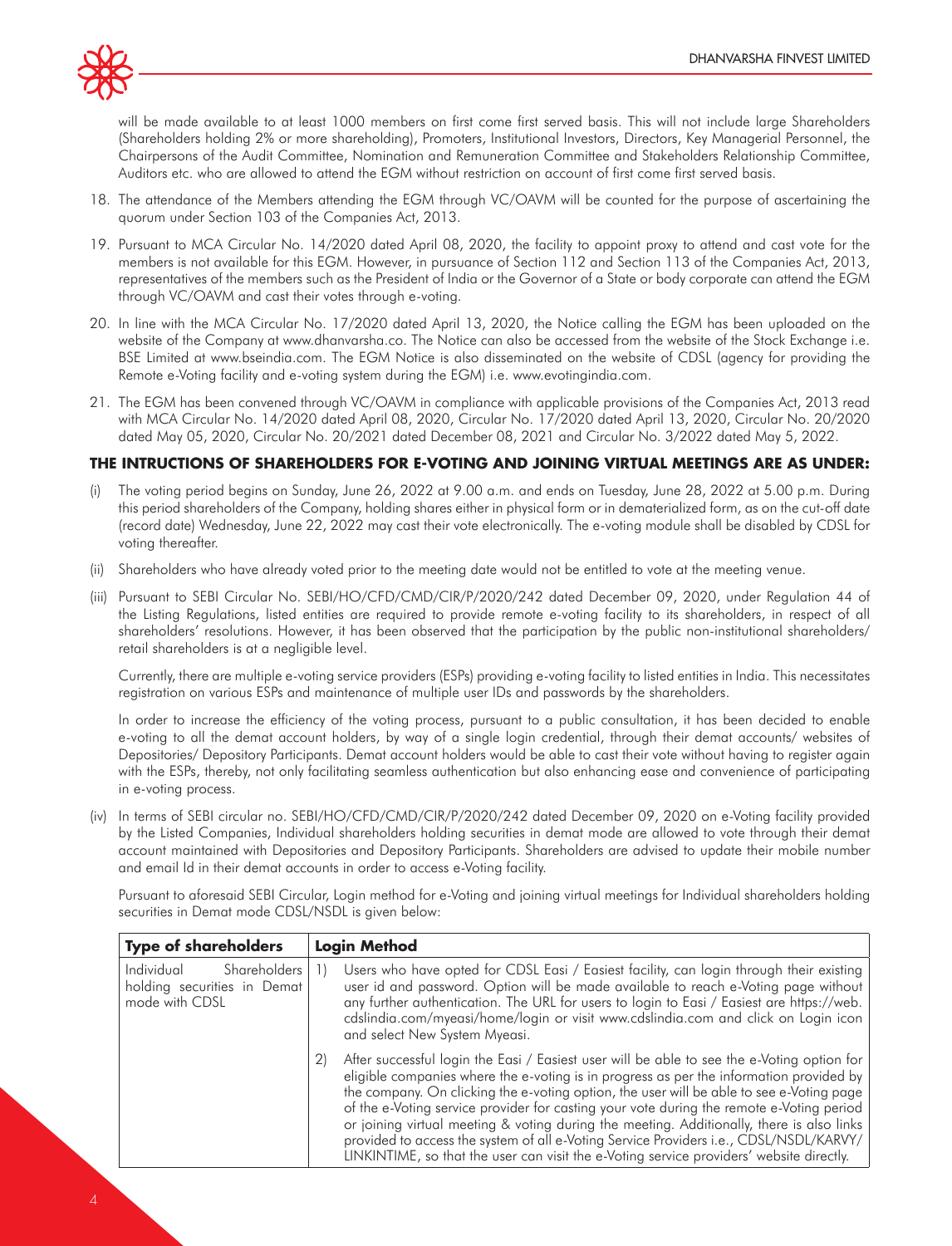

| <b>Type of shareholders</b>                                                                                               | <b>Login Method</b>                                                                                                                                                                                                                                                                                                                                                                                                                                                                                                                                                                                                                                                                                                                                                                                                                                                                                                   |  |  |
|---------------------------------------------------------------------------------------------------------------------------|-----------------------------------------------------------------------------------------------------------------------------------------------------------------------------------------------------------------------------------------------------------------------------------------------------------------------------------------------------------------------------------------------------------------------------------------------------------------------------------------------------------------------------------------------------------------------------------------------------------------------------------------------------------------------------------------------------------------------------------------------------------------------------------------------------------------------------------------------------------------------------------------------------------------------|--|--|
|                                                                                                                           | If the user is not registered for Easi/Easiest, option to register is available at https://web.<br>3)<br>cdslindia.com/myeasi/Registration/EasiRegistration.                                                                                                                                                                                                                                                                                                                                                                                                                                                                                                                                                                                                                                                                                                                                                          |  |  |
|                                                                                                                           | Alternatively, the user can directly access e-Voting page by providing Demat Account<br>4)<br>Number and PAN from an e-Voting link available on www.cdslindia.com home<br>page or click on https://evoting.cdslindia.com/Evoting/EvotingLogin. The system will<br>authenticate the user by sending OTP on registered Mobile & Email as recorded in the<br>Demat Account. After successful authentication, user will be able to see the e-Voting<br>option where the e-voting is in progress and also able to directly access the system of<br>all e-Voting Service Providers.                                                                                                                                                                                                                                                                                                                                         |  |  |
| Shareholders<br>Individual<br>holding securities in demat<br>mode with NSDL                                               | If you are already registered for NSDL IDeAS facility, please visit the e-Services website<br>$\left  \right $<br>of NSDL. Open web browser by typing the following URL: https://eservices.nsdl.com<br>either on a Personal Computer or on a mobile. Once the home page of e-Services<br>is launched, click on the "Beneficial Owner" icon under "Login" which is available<br>under 'IDeAS' section. A new screen will open. You will have to enter your User ID and<br>Password. After successful authentication, you will be able to see e-Voting services. Click<br>on "Access to e-Voting" under e-Voting services and you will be able to see e-Voting<br>page. Click on company name or e-Voting service provider name and you will be re-<br>directed to e-Voting service provider website for casting your vote during the remote<br>e-Voting period or joining virtual meeting & voting during the meeting. |  |  |
|                                                                                                                           | If the user is not registered for IDeAS e-Services, option to register is available at<br>$\left( 2\right)$<br>https://eservices.nsdl.com. Select "Register Online for IDeAS "Portal or click at https://<br>eservices.nsdl.com/SecureWeb/IdeasDirectReg.jsp.                                                                                                                                                                                                                                                                                                                                                                                                                                                                                                                                                                                                                                                         |  |  |
|                                                                                                                           | 3)<br>Visit the e-Voting website of NSDL. Open web browser by typing the following URL:<br>https://www.evoting.nsdl.com/either on a Personal Computer or on a mobile. Once the<br>home page of e-Voting system is launched, click on the icon "Login" which is available<br>under 'Shareholder/Member' section. A new screen will open. You will have to enter<br>your User ID (i.e. your sixteen digit demat account number held with NSDL), Password/<br>OTP and a Verification Code as shown on the screen. After successful authentication,<br>you will be redirected to NSDL Depository site wherein you can see e-Voting page. Click<br>on company name or e-Voting service provider name and you will be redirected to<br>e-Voting service provider website for casting your vote during the remote e-Voting period<br>or joining virtual meeting & voting during the meeting.                                 |  |  |
| Shareholders<br>Individual<br>(holding securities in demat<br>mode) login through their<br><b>Depository Participants</b> | You can also login using the login credentials of your demat account through your Depository<br>Participant registered with NSDL/CDSL for e-Voting facility. After Successful login, you will<br>be able to see e-Voting option. Once you click on e-Voting option, you will be redirected to<br>NSDL/CDSL Depository site after successful authentication, wherein you can see e-Voting<br>feature. Click on company name or e-Voting service provider name and you will be redirected<br>to e-Voting service provider website for casting your vote during the remote e-Voting period<br>or joining virtual meeting & voting during the meeting.                                                                                                                                                                                                                                                                    |  |  |

Important note: Members who are unable to retrieve User ID/ Password are advised to use Forget User ID and Forget Password option available at abovementioned website.

## **Helpdesk for Individual Shareholders holding securities in demat mode for any technical issues related to login through Depository i.e. CDSL and NSDL**

| Login type            | <b>Helpdesk details</b>                                                                                                                                                                                                                  |
|-----------------------|------------------------------------------------------------------------------------------------------------------------------------------------------------------------------------------------------------------------------------------|
| mode with <b>CDSL</b> | Individual Shareholders holding securities in Demat   Members facing any technical issue in login can contact CDSL helpdesk<br>by sending a request at helpdesk.evoting@cdslindia.com or contact at<br>022-23058738 and 022-23058542-43. |
| mode with <b>NSDL</b> | Individual Shareholders holding securities in Demat   Members facing any technical issue in login can contact NSDL helpdesk<br>by sending a request at evoting@nsdl.co.in or call at toll free no.: 1800<br>1020 990 and 1800 22 44 30.  |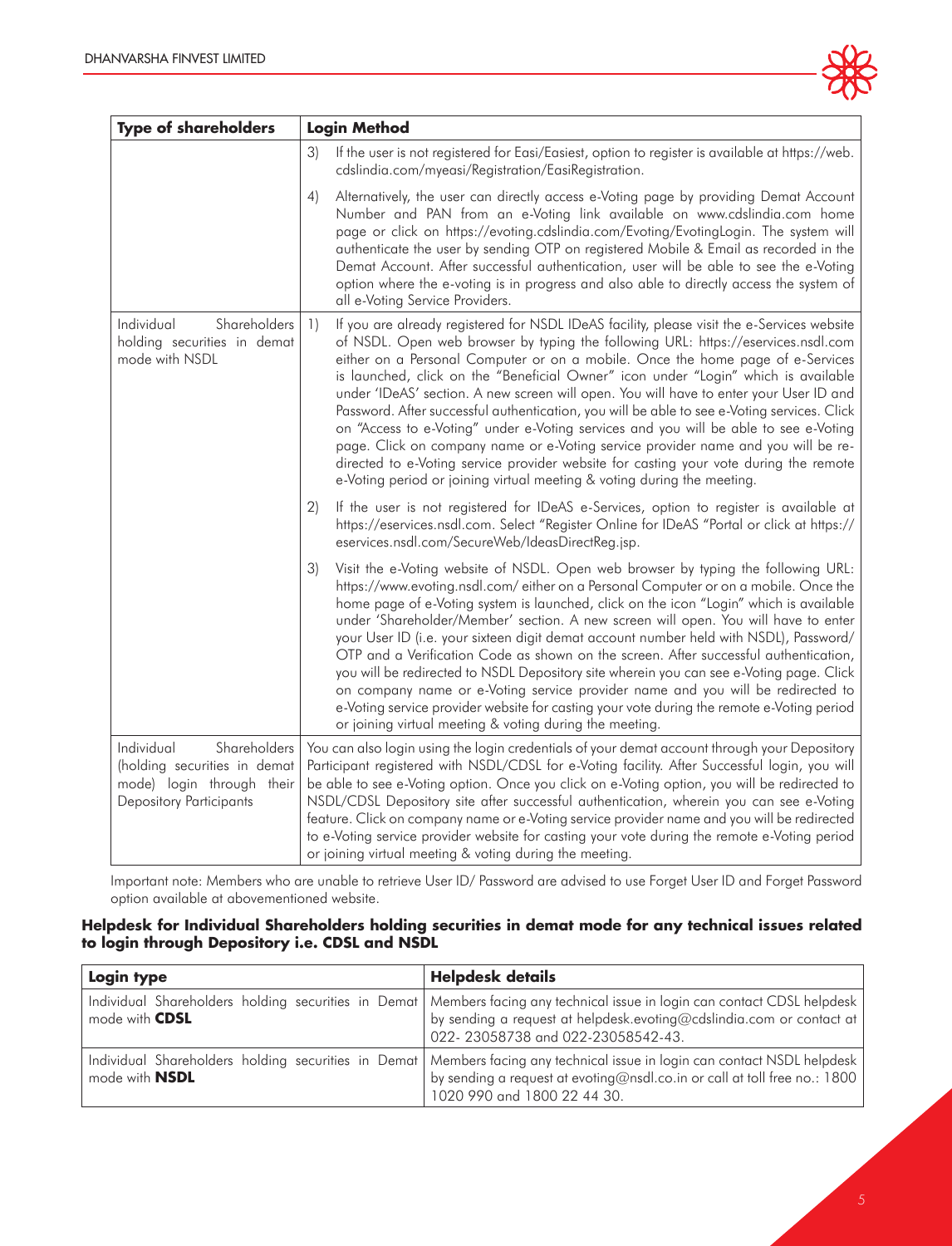

- Login method for e-Voting and joining virtual meetings for Physical shareholders and shareholders other than individual holding in Demat form.
	- 1) The shareholders should log on to the e-voting website www.evotingindia.com.
	- 2) Click on "Shareholders" module.
	- 3) Now enter your User ID
		- a. For CDSL: 16 digits beneficiary ID
		- b. For NSDL: 8 Character DP ID followed by 8 Digits Client ID
		- c. Shareholders holding shares in Physical Form should enter Folio Number registered with the Company.
	- 4) Next enter the Image Verification as displayed and Click on Login.
	- 5) If you are holding shares in demat form and had logged on to www.evotingindia.com and voted on an earlier e-voting of any company, then your existing password is to be used.
	- 6) If you are a first-time user follow the steps given below:

|                                                   | For Physical shareholders and other than individual shareholders<br>holding shares in Demat.                                                                                   |  |
|---------------------------------------------------|--------------------------------------------------------------------------------------------------------------------------------------------------------------------------------|--|
| PAN                                               | Enter your 10-digit alpha-numeric PAN issued by Income Tax Department (Applicable)<br>for both demat shareholders as well as physical shareholders).                           |  |
|                                                   | Shareholders who have not updated their PAN with the Company/Depository<br>Participant are requested to use the sequence number sent by Company/RTA or<br>contact Company/RTA. |  |
| Dividend Bank Details OR Date  <br>of Birth (DOB) | Enter the Dividend Bank Details or Date of Birth (in dd/mm/yyyy format) as recorded<br>in your demat account or in the company records in order to login.                      |  |
|                                                   | If both the details are not recorded with the depository or company, please enter the<br>member id / folio number in the Dividend Bank details field.                          |  |

- (vi) After entering these details appropriately, click on "SUBMIT" tab.
- (vii) Shareholders holding shares in physical form will then directly reach the Company selection screen. However, shareholders holding shares in demat form will now reach 'Password Creation' menu wherein they are required to mandatorily enter their login password in the new password field. Kindly note that this password is to be also used by the demat holders for voting for resolutions of any other company on which they are eligible to vote, provided that company opts for e-voting through CDSL platform. It is strongly recommended not to share your password with any other person and take utmost care to keep your password confidential.
- (viii) For shareholders holding shares in physical form, the details can be used only for e-voting on the resolutions contained in this Notice.
- (ix) Click on the EVSN Dhanvarsha Finvest Limited.
- (x) On the voting page, you will see "RESOLUTION DESCRIPTION" and against the same the option "YES/NO" for voting. Select the option YES or NO as desired. The option YES implies that you assent to the Resolution and option NO implies that you dissent to the Resolution.
- (xi) Click on the "RESOLUTIONS FILE LINK" if you wish to view the entire Resolution details.
- (xii) After selecting the resolution, you have decided to vote on, click on "SUBMIT". A confirmation box will be displayed. If you wish to confirm your vote, click on "OK", else to change your vote, click on "CANCEL" and accordingly modify your vote.
- (xiii) Once you "CONFIRM" your vote on the resolution, you will not be allowed to modify your vote.
- (xiv) You can also take a print of the votes cast by clicking on "Click here to print" option on the Voting page.
- (xv) If a demat account holder has forgotten the login password, then Enter the User ID and the image verification code and click on Forgot Password & enter the details as prompted by the system.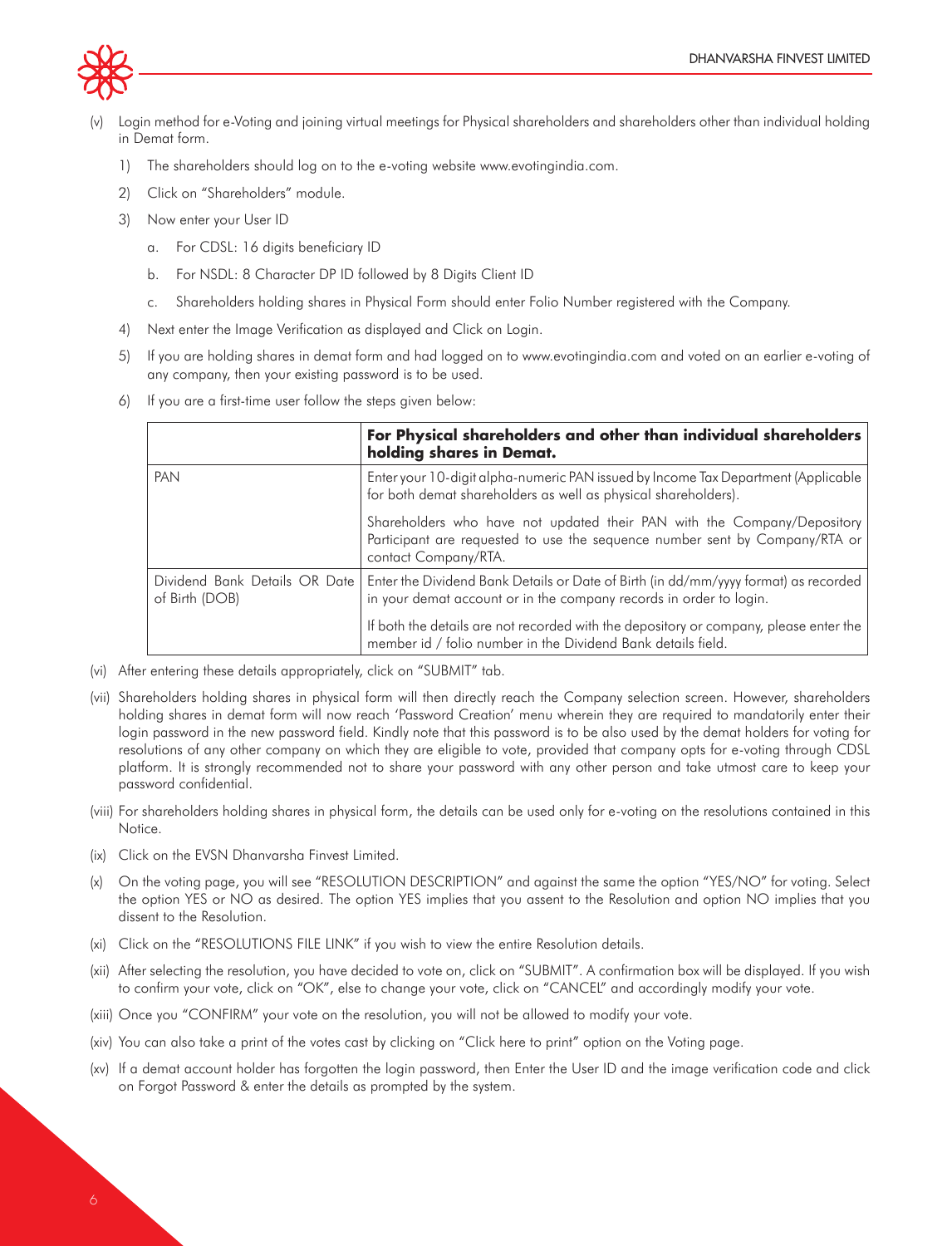

(xvi) Additional Facility for Non – Individual Shareholders and Custodians –For Remote Voting only.

- Non-Individual shareholders (i.e. other than Individuals, HUF, NRI etc.) and Custodians are required to log on to www. evotingindia.com and register themselves in the "Corporates" module.
- A scanned copy of the Registration Form bearing the stamp and sign of the entity should be emailed to helpdesk.evoting@ cdslindia.com.
- After receiving the login details a Compliance User should be created using the admin login and password. The Compliance User would be able to link the account(s) for which they wish to vote on.
- The list of accounts linked in the login should be mailed to helpdesk.evoting@cdslindia.com and on approval of the accounts they would be able to cast their vote.
- A scanned copy of the Board Resolution and Power of Attorney (POA) which they have issued in favour of the Custodian, if any, should be uploaded in PDF format in the system for the scrutinizer to verify the same.
- Alternatively, Non-Individual shareholders are required to send the relevant Board Resolution/ Authority letter etc. together with attested specimen signature of the duly authorized signatory who are authorized to vote, to the Scrutinizer and to the Company at the email address viz; corpsec@dhanvarsha.co, if they have voted from individual tab & not uploaded same in the CDSL e-voting system for the scrutinizer to verify the same.

#### **INSTRUCTIONS FOR SHAREHOLDERS ATTENDING THE EGM THROUGH VC/OAVM & E-VOTING DURING MEETING ARE AS UNDER:**

- 1. The procedure for attending meeting & e-Voting on the day of the EGM is same as the instructions mentioned above for e-voting.
- 2. The link for VC/OAVM to attend meeting will be available where the EVSN of Company will be displayed after successful login as per the instructions mentioned above for e-voting.
- 3. Shareholders who have voted through Remote e-Voting will be eligible to attend the meeting. However, they will not be eligible to vote at the EGM.
- 4. Shareholders are encouraged to join the Meeting through Laptops / IPads for better experience.
- 5. Further shareholders will be required to allow Camera and use Internet with a good speed to avoid any disturbance during the meeting.
- 6. Please note that Participants Connecting from Mobile Devices or Tablets or through Laptop connecting via Mobile Hotspot may experience Audio/Video loss due to fluctuation in their respective network. It is therefore recommended to use Stable Wi-Fi or LAN Connection to mitigate any kind of aforesaid glitches.
- 7. Shareholders who would like to express their views/ask questions during the meeting may register themselves as a speaker by sending their request in advance at least 5 days prior to meeting mentioning their name, demat account number/folio number, email id, mobile number at corpsec@dhanvarsha.co. The shareholders who do not wish to speak during the EGM but have queries may send their queries in advance 5 days prior to meeting mentioning their name, demat account number/ folio number, email id, mobile number at corpsec@dhanvarsha.co. These queries will be replied to the shareholders by the Company suitably by email.
- 8. Those shareholders who have registered themselves as a speaker will only be allowed to express their views/ask questions during the meeting.
- 9. Only those shareholders, who are present in the EGM through VC/OAVM facility and have not casted their vote on the Resolutions through remote e-Voting and are otherwise not barred from doing so, shall be eligible to vote through e-Voting system available during the EGM.
- 10. If any Votes are cast by the shareholders through the e-voting available during the EGM and if the same shareholders have not participated in the meeting through VC/OAVM facility, then the votes cast by such shareholders shall be considered invalid as the facility of e-voting during the meeting is available only to the shareholders attending the meeting.

#### **PROCESS FOR THOSE SHAREHOLDERS WHOSE EMAIL/MOBILE NUMBER ARE NOT REGISTERED WITH THE COMPANY/DEPOSITORIES**:

1. For Physical shareholders- please provide necessary details like Folio No., Name of shareholder, scanned copy of the share certificate (front and back), PAN (self-attested scanned copy of PAN card), AADHAR (self-attested scanned copy of Aadhar Card) by email to RTA at subodh@mcsregistrars.com.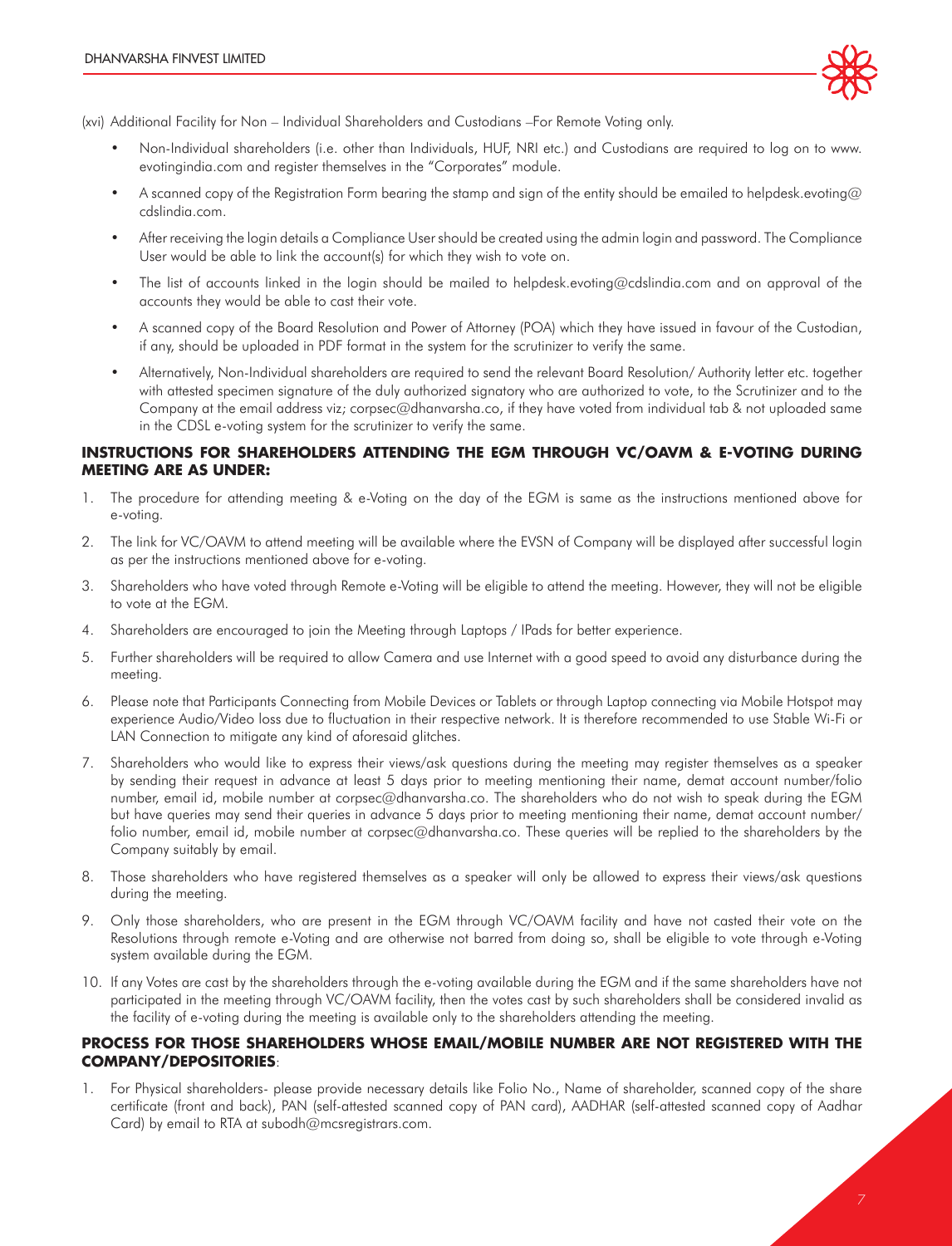

- 2. For Demat shareholders Please update your email id & mobile no. with your respective Depository Participant (DP).
- 3. For Individual Demat shareholders Please update your email id & mobile no. with your respective Depository Participant (DP) which is mandatory while e-Voting & joining virtual meetings through Depository.
- 4. If you have any queries or issues regarding attending EGM & e-Voting from the CDSL e-Voting System, you can write an email to helpdesk.evoting@cdslindia.com or contact at 022- 23058738 and 022-23058542/43.
- 5. All grievances connected with the facility for voting by electronic means may be addressed to Mr. Rakesh Dalvi, Sr. Manager, Central Depository Services (India) Limited, A Wing, 25<sup>th</sup> Floor, Marathon Futurex, Mafatlal Mill Compounds, N M Joshi Marg, Lower Parel (East), Mumbai - 400013 or send an email to helpdesk.evoting@cdslindia.com or call on 022-23058542/43.

## **EXPLANATORY STATEMENT PURSUANT TO SECTION 102(1) OF THE COMPANIES ACT, 2013**

#### **Item No.1:**

The Board of Directors of the Company has passed the resolution for change of the name of Company from Dhanvarsha Finvest Limited to TruCap Finance Limited ("Proposed Name"), pursuant to the provisions of Section 4 read with Section 13 and any other applicable provisions of the Companies Act, 2013.The Company is a Non-Banking Financial Company (NBFC) and engaged in the lending business and the existing name of the Company conveys a limited perception of the suite of products and services which the Company has been built over the years, whereas the Proposed Name would cater to the Company's need for enhanced and better brand connect/loyalty with the evolving needs of all our stakeholders. The Proposed Name would also help the Company in achieving the purpose of aligning its vision, mission, brand values, brand persona and customer connect/recall value.

The Members are further informed that the Registrar of Companies has also approved the availability of the Proposed Name on May 31, 2022. Now the approval of the members is required to change the name from Dhanvarsha Finvest Limited to TruCap Finance Limited.

Further, the Company has obtained certificate from M/s. Katariya & Associates, Independent Chartered Accountants, Mumbai, in compliance with Regulation 45(3) of the Securities and Exchange Board of India (Listing Obligations and Disclosure Requirements) Regulations, 2015, as amended. A copy of the aforesaid certificate is annexed as Annexure 1.

Accordingly, the members of the Company are requested to approve the same by passing this resolution as Special Resolution.

None of the Directors or any Key Managerial Personnel of the Company or their respective relatives is in anyway concerned or interested, either directly or indirectly in passing of the said resolution, save and except to the extent of their shareholding in the Company, if any.

#### **Item No. 2:**

The Board of Directors vide resolution passed by circulation on March 29, 2022, based on recommendation from Nomination and Remuneration Committee, approved the appointment of Ms. Abha Kapoor (DIN: 01277168), as an Additional Independent Director pursuant to Section 161 of the Companies Act, 2013 with effect from March 30, 2022, for a term of five consecutive years effective from March 30, 2022 till March 29, 2027 (both days inclusive) to share her rich experience and expertise for the benefit of the Company. Ms. Abha Kapoor shall not be liable to retire by rotation.

As per the provisions of the Regulation 17(IC) and 25(2A) of the Securities and Exchange Board of India (Listing Obligations and Disclosure Requirements) Regulations, 2015, as amended from time to time ("Listing Regulations"), the listed company shall seek the approval of the shareholders by way of special resolution for appointment of a person as Independent Director on the Board of Directors at the next general meeting or within a time period of three months from the date of appointment, whichever is earlier.

Ms. Abha Kapoor (DIN: 01277168), has informed the Company that she is not disqualified from being appointed as a Director in terms of Section 164 of the Companies Act, 2013 and has given her consent to act as a Director. She has also given a declaration that she meets with the criteria of independence as prescribed under sub section (6) of Section 149 of the Companies Act, 2013 and the Listing Regulations.

#### **Brief Profile of Ms. Abha Kapoor is as below:**

Ms. Abha Kapoor is the founding partner of K & J Associates, a pioneer and leading executive search firm in the Media, Entertainment and Communication sector since 1995 and over the course of over two decades, have excelled in this arena making a prominent position for herself in the Media and Entertainment sector.

Further, additional Information of Ms. Abha Kapoor, as required under Regulation 36(3) of the Listing Regulations and Clause 1.2.5 of the Secretarial Standard-2 on General Meetings ("SS-2"), is annexed to the Notice as Annexure 2.

A copy of the draft letter of appointment of Ms. Abha Kapoor (DIN: 01277168), as an Independent Director stating the terms and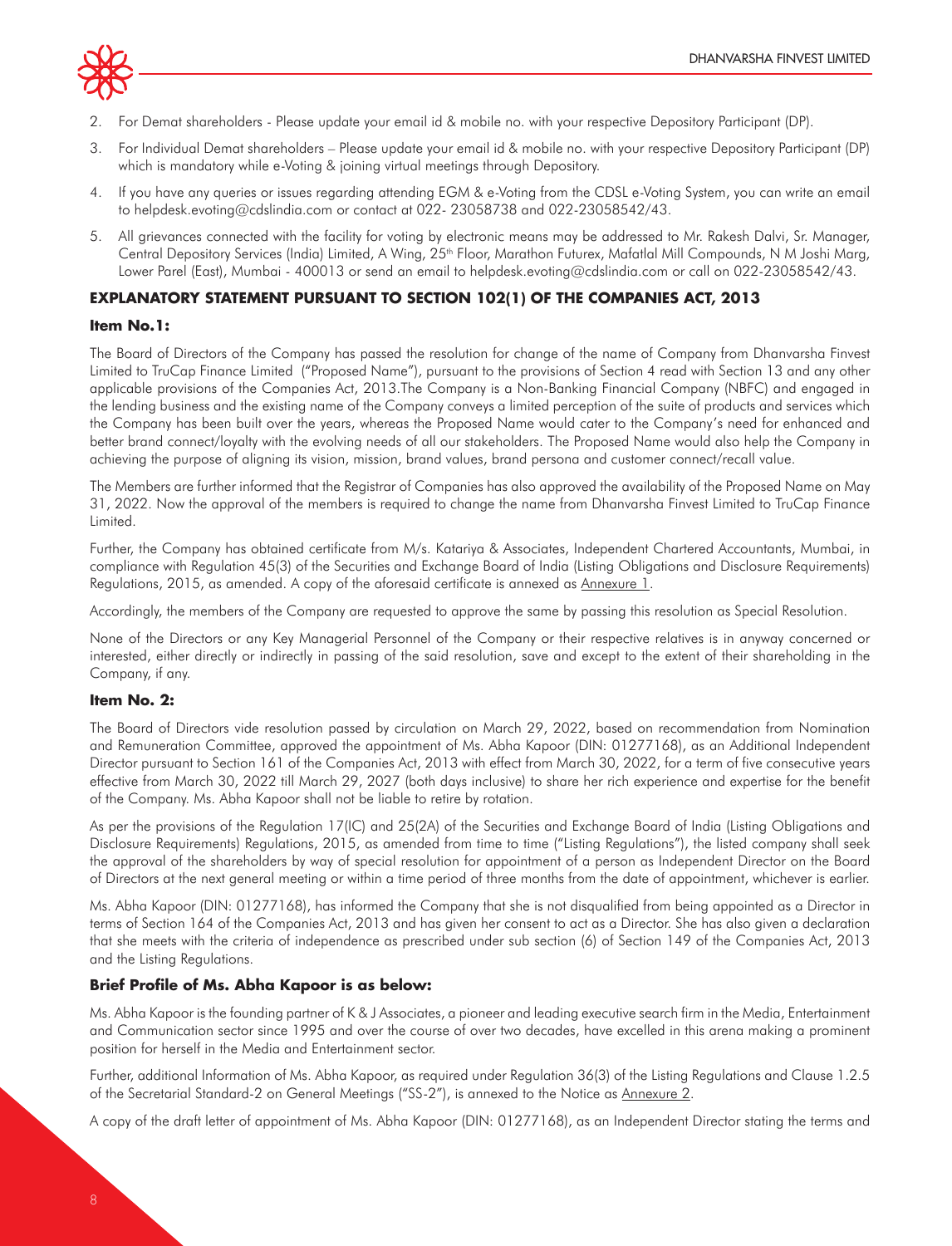

conditions is available for inspection by the members of the Company in physical or in electronic form at the registered office of the Company during business hours up to date of the ensuing Extra Ordinary General Meeting.

In terms of Section 149(10) of the Companies Act, 2013 and the Listing Regulations, the Board of Directors considers that the appointment of Ms. Abha Kapoor (DIN: 01277168) as an Independent Director will be of advantage to the Company and accordingly, the Board recommends the above resolution to be passed as Special Resolution.

Except Ms. Abha Kapoor and her relatives, none of the Directors or any Key Managerial Personnel of the Company or their respective relatives is in anyway concerned or interested, either directly or indirectly in passing of the said resolution, save and except to the extent of their shareholding in the Company, if any.

#### **Item No. 3:**

The Board of Directors vide resolution passed by circulation on March 29, 2022, based on recommendation from Nomination and Remuneration Committee, approved the change in designation of Mr. Rajiv Kapoor (DIN: 08204049) from Independent Director to Non-Executive Non Independent Director of the Company with effect from March 30, 2022, liable to retire by rotation.

#### **Brief Profile of Mr. Rajiv Kapoor is as below:**

Mr. Rajiv Kapoor holds a Post Graduate Diploma in Management from the Indian Institute of Management Calcutta, and a Bachelor of Technology in Chemical Engineering from the Indian Institute of Technology, New Delhi. He has over 38 years of international corporate experience in senior positions in Marketing, Sales, Product Management, General Management and Corporate Advisory. His last corporate role was as Senior Vice President, Marketing and Cross Border for Asia Pacific at Visa Inc. Prior to that he worked at Proctor & Gamble, Nestle, PepsiCo, across multiple geographies including India, Switzerland, Australia, Singapore, United Kingdom, with oversight for international markets in Asia Pacific, Middle East, Eastern Europe, Russia and Africa. He is currently an Advisor and Board Member in fintech, healthtech and market research & data analytics companies.

Further, additional Information of Mr. Rajiv Kapoor, as required under Regulation 36(3) of the Listing Regulations and Clause 1.2.5 of the Secretarial Standard-2 on General Meetings ("SS-2"), is annexed to the Notice as Annexure 2.

The Board recommends the ordinary resolution with respect to the change in designation of Mr. Rajiv Kapoor as a Non-Executive Non-Independent Director of the Company, as set out in item no. 3 of the notice, for approval of the members of the Company.

Except Mr. Rajiv Kapoor and his relatives, none of the Directors or any Key Managerial Personnel of the Company or their respective relatives is in anyway concerned or interested, either directly or indirectly in passing of the said resolution, save and except to the extent of their shareholding in the Company, if any.

#### **Item No.4:**

The Board of Directors vide resolution passed at the Board meeting held on May 30, 2022, based on recommendation from Nomination and Remuneration Committee, approved the appointment of Ms. Geetu Gidwani Verma (DIN: 00696047), as an Additional Independent Director pursuant to Section 161 of the Companies Act, 2013 with effect from May 31, 2022, for a term of five consecutive years effective from May 31, 2022 till May 30, 2027 (both days inclusive) to share her rich experience and expertise for the benefit of the Company. Ms. Geetu Gidwani Verma shall not be liable to retire by rotation.

As per the provisions of the Regulation 17(IC) and 25 (2A) of the Securities and Exchange Board of India (Listing Obligations and Disclosure Requirements) Regulations, 2015, as amended from time to time ("Listing Regulations"), the listed company shall seek the approval of the shareholders for appointment of a person as Independent Director on the Board of Directors at the next general meeting or within a time period of three months from the date of appointment, whichever is earlier.

Ms. Geetu Gidwani Verma (DIN: 00696047), has informed the Company that she is not disqualified from being appointed as a Director in terms of Section 164 of the Companies Act, 2013 and has given her consent to act as a Director. She has also given a declaration that she meets with the criteria of independence as prescribed under sub section (6) of Section 149 of the Companies Act, 2013 and the Listing Regulations.

#### **Brief Profile of Ms. Geetu Gidwani Verma is as below:**

Ms. Geetu Gidwani Verma is a global business leader & innovator driven by the urgency to build businesses with purpose that have a lasting impact on the health of the world. A seasoned leader, she has over 30 years' experience in the FMCG sector with Procter & Gamble, Pernod Ricard, Pepsico and Unilever. After her last 10 years in Unilever, Ms. Verma is now a global management consultant, focused on helping businesses with innovation, strategy & new business models to create sustainable growth. She partners Oxfordsm, a BCorp and a global strategic and marketing consultancy headquartered in the UK.

Further, additional Information of Ms. Geetu Gidwani Verma, as required under Regulation 36(3) of the Listing Regulations and Clause 1.2.5 of the Secretarial Standard-2 on General Meetings ("SS-2"), is annexed to the Notice as Annexure 2.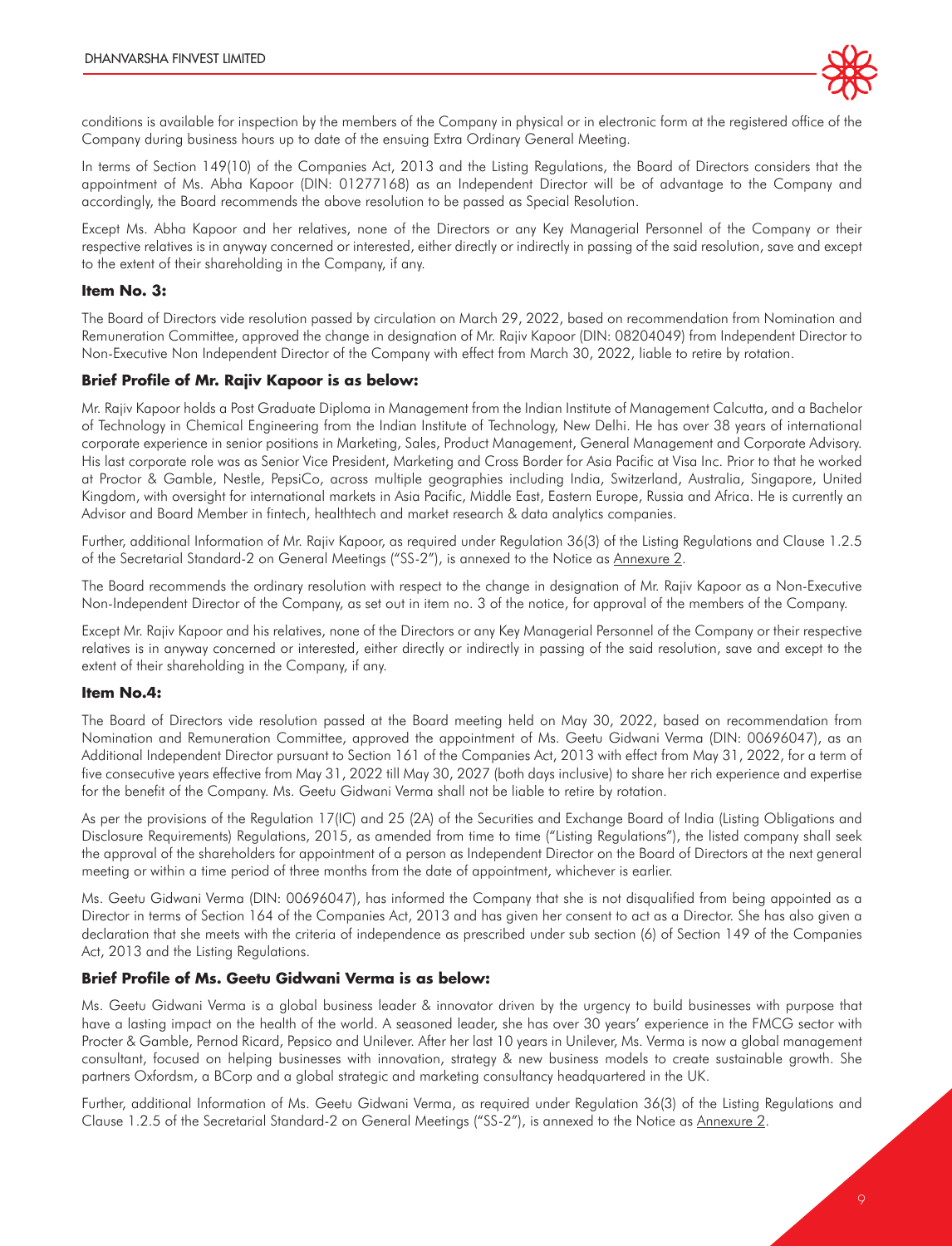

A copy of the draft letter of appointment of Ms. Geetu Gidwani Verma (DIN: 00696047), as an Independent Director stating the terms and conditions is available for inspection by the members of the Company in physical or in electronic form at the registered office of the Company during business hours up to date of the ensuing Extra Ordinary General Meeting.

In terms of Section 149(10) of the Companies Act, 2013 and the Listing Regulations, the Board of Directors consider that the appointment of Ms. Geetu Gidwani Verma (DIN: 00696047) as an Independent Director will be of advantage to the Company and accordingly, the Board recommends the above resolution to be passed as Special Resolution.

Except Ms. Geetu Gidwani Verma and her relatives, none of the Directors or any Key Managerial Personnel of the Company or their respective relatives is in anyway concerned or interested, either directly or indirectly in passing of the said resolution, save and except to the extent of their shareholding in the Company, if any.

## **By Order of the Board of Directors For Dhanvarsha Finvest Limited**

**Sd/- Lalit Chendvankar Company Secretary & Compliance Officer**

**Place: Mumbai Date: May 31, 2022**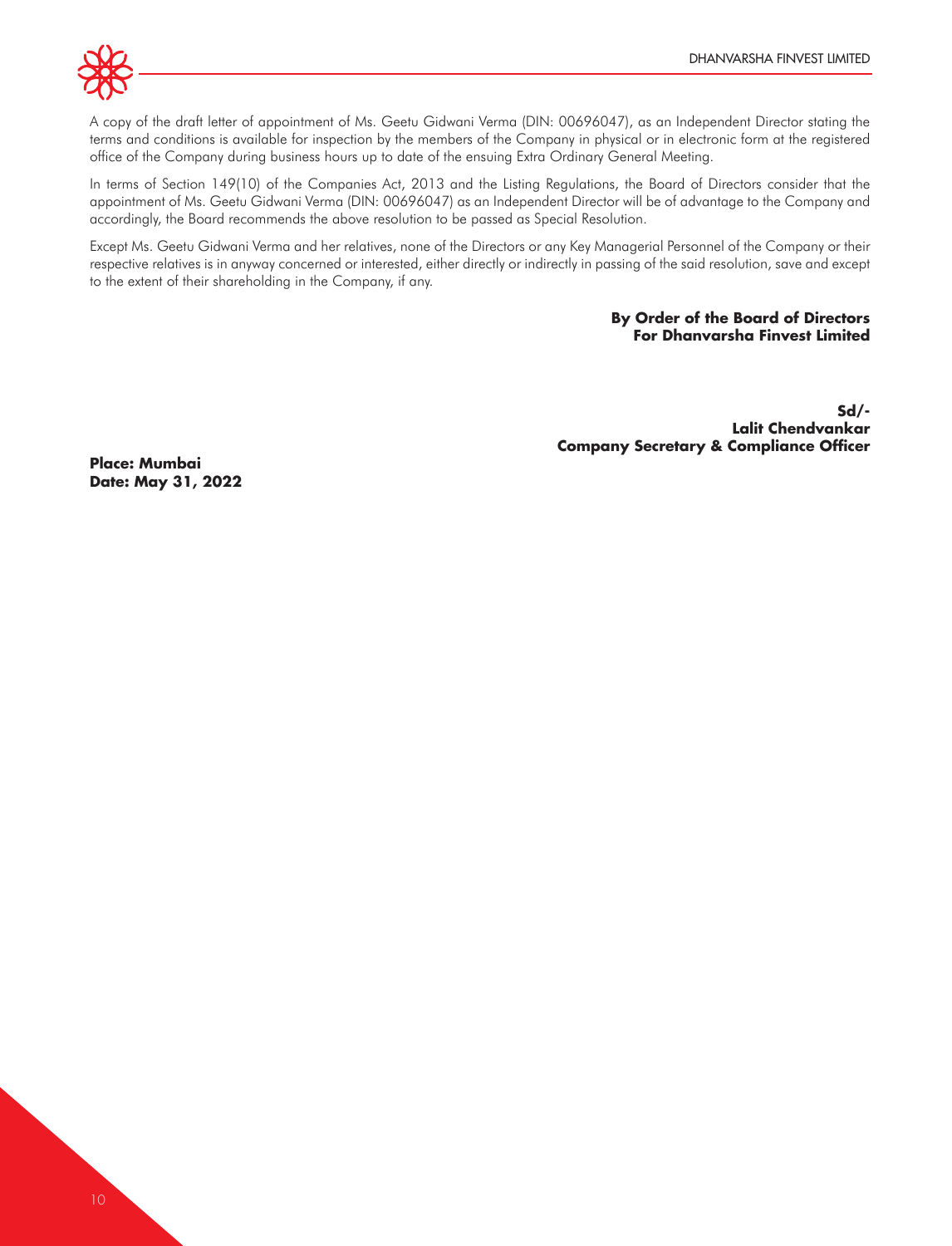May 31, 2022

**Annexure 1**

To, Board of Directors, Dhanvarsha Finvest Limited  $3<sup>rd</sup>$  Floor, A Wing, D.J. House, Old Nagardas Road, Andheri (East), Mumbai – 400 069.

## **Subject: Certificate in compliance with regulation 45 (3) of the SEBI (Listing Obligations and Disclosure Requirements) Regulations, 2015 and Disclosure Requirements) Regulations, 2015**

Dear Sir/Madam,

This is to certify that in terms of regulation 45 of SEBI (Listing Obligations and Disclosure Requirements) Regulations, 2015, as amended, Dhanvarsha Finvest Limited ("the Company") has complied with the following conditions:

- a) That a time period of at least one year has elapsed from the last name change;
- b) That there is no change in the activity of the Company and at least 50% and more of the total revenue in the preceding 1-year period has been accounted from the activity suggested by the new name of the Company.

#### **For Katariya & Associates Sumit Katariya**

**Sd/- Chartered Accountants M. No. 133117 Place: Mumbai UDIN: 22133117AKIWOQ3476**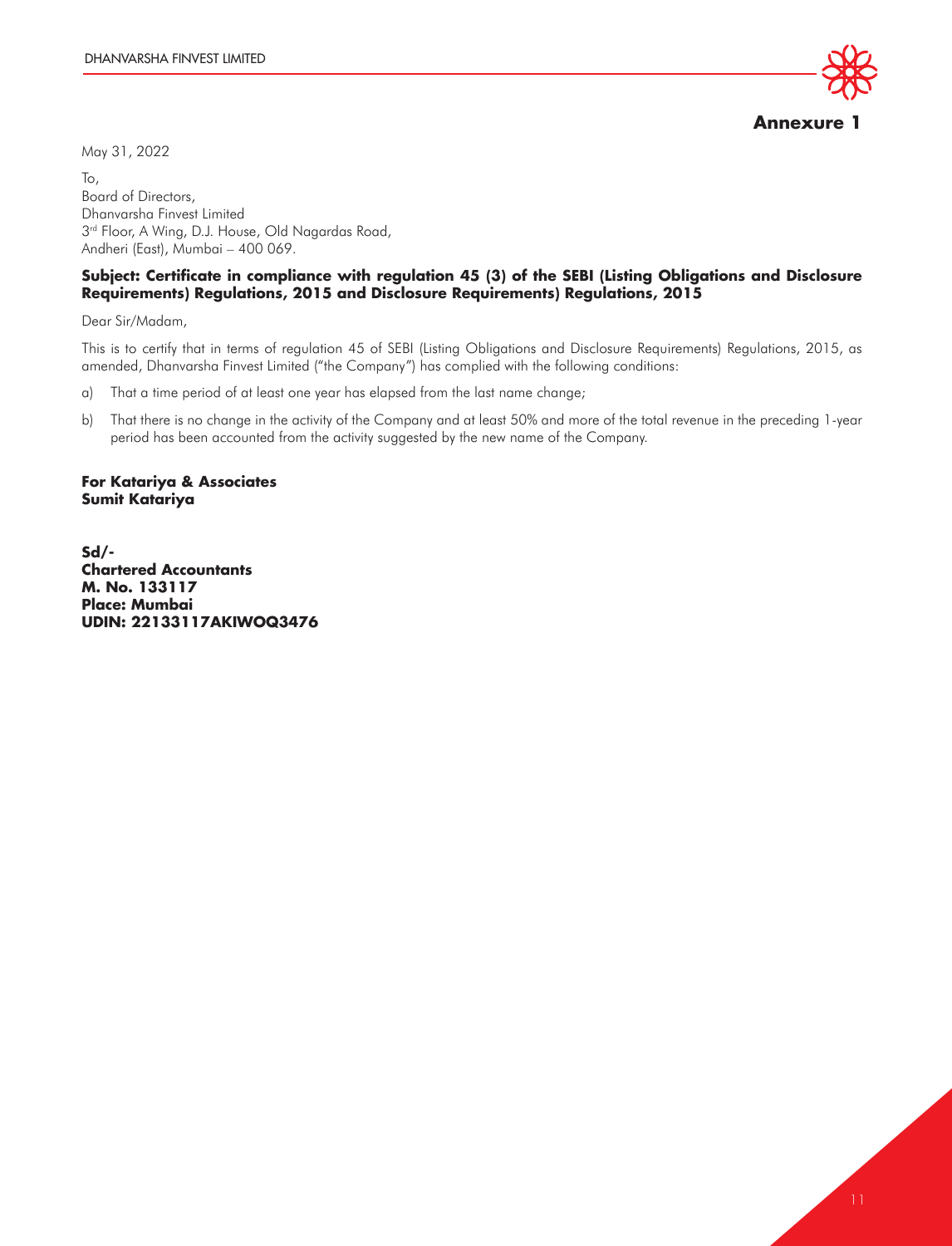# **Annexure 2**

**Details of directors seeking appointment/re-appointment in the ExtraOrdinary General Meeting as per Regulation 36 of Securities and Exchange Board of India (Listing Obligations and Disclosure Requirements) Regulations, 2015 and Secretarial Standard-2 of the Institute of Company Secretaries of India (ICSI).** 

| <b>Name of the Director</b>                                                                        | Ms. Abha Kapoor                                                                                                                                                     | Mr. Rajiv Kapoor                                                                                                                                                                     | Gidwani<br>Ms.<br>Geetu<br><b>Verma</b>                                                                                                 |
|----------------------------------------------------------------------------------------------------|---------------------------------------------------------------------------------------------------------------------------------------------------------------------|--------------------------------------------------------------------------------------------------------------------------------------------------------------------------------------|-----------------------------------------------------------------------------------------------------------------------------------------|
| <b>Category</b>                                                                                    | Independent Director                                                                                                                                                | Non-Executive<br>Non-Independent Director                                                                                                                                            | Independent Director                                                                                                                    |
| <b>Date of Birth</b>                                                                               | 07/01/1961                                                                                                                                                          | 11/06/1954                                                                                                                                                                           | 09/06/1966                                                                                                                              |
| <b>Nationality</b>                                                                                 | Indian                                                                                                                                                              | Singapore Citizen                                                                                                                                                                    | Indian                                                                                                                                  |
| Qualifications                                                                                     | Graduate (B.Com.), Master's                                                                                                                                         | B. Tech from IIT Delhi                                                                                                                                                               | MBA, Marketing from Faculty                                                                                                             |
|                                                                                                    | in Marketing Management<br>from NMIMS (Narsee Monjee<br>of<br>Management<br>Institute<br>Studies), Mumbai University                                                | PGDBM from IIM Calcutta                                                                                                                                                              | of Management<br>Studies,<br>University of Delhi.                                                                                       |
| <b>Effective</b><br><b>Date</b><br>of<br><b>Appointment</b><br>the<br>on<br><b>Board</b>           | March 30, 2022                                                                                                                                                      | March 30, 2022                                                                                                                                                                       | May 31, 2022                                                                                                                            |
| Nature of expertise in<br>specific functional areas                                                | Rich experience in consulting,<br>media<br>and<br>Entertainment<br>sector                                                                                           | Rich international corporate<br>experience in senior positions<br>in Marketing, Sales, Product<br>Management,<br>General<br>Management and Corporate<br>Advisory                     | Rich experience in marketing,<br>business<br>$\&$<br>innovation<br>experience in leading FMCG<br>firms.                                 |
| <b>Remuneration</b>                                                                                | The Director is entitled to<br>sitting<br>fees<br>receive<br>and<br>commission as paid to other<br>Independent Directors of the<br>Company                          | The Director is entitled to<br>fees<br>receive<br>sitting<br>and<br>commission<br>$\alpha s$<br>paid<br>to<br>other Non-Executive<br>Non-<br>Independent Directors of the<br>Company | The Director is entitled to<br>receive sitting<br>fees<br>and<br>commission as paid to other<br>Independent Directors of the<br>Company |
| Terms and conditions of<br>appointment                                                             | Appointed as an Independent<br>Director for a term of 5 years,<br>not liable to retire by rotation,                                                                 | Change in designation from<br>Independent Director to Non-<br>Executive<br>Non-Independent<br>Director, liable to retire by<br>rotation.                                             | Appointed as an Independent<br>Director for a term of 5 years,<br>not liable to retire by rotation.                                     |
| Directorships held in other<br>companies<br>(excluding<br>foreign companies) as on<br>May 31, 2022 | K<br>and<br>Search<br>1.<br>J<br>Consultants<br>Private<br>Limited<br>2.<br>Quint<br>Digital<br>Media<br>Limited<br>3.<br>Technologies<br>Quintype<br>India Limited | <b>Empowerm Mobility</b><br>1.<br>Solutions Private Limited.<br>2.<br><b>DFL</b> Technologies Private<br>Limited                                                                     | Philips India Limited<br>1.<br>2.<br><b>United Breweries</b><br>Limited                                                                 |
| <b>Memberships</b><br>оf                                                                           | Dhanvarsha Finvest Limited                                                                                                                                          | Dhanvarsha Finvest Limited                                                                                                                                                           | Philips India Limited                                                                                                                   |
| committees<br>across<br>companies as                                                               | Nomination<br>$\alpha$ .<br>and                                                                                                                                     | <b>Audit Committee</b><br>$\alpha$ .                                                                                                                                                 | Audit Committee<br>$\alpha$ .                                                                                                           |
| on May<br>31, 2022                                                                                 | <b>Remuneration Committee</b>                                                                                                                                       | Stakeholder Relationship<br>$\mathbf{b}$ .                                                                                                                                           | <b>CSR Committee</b><br>b.                                                                                                              |
| (only<br><b>Statutory</b>                                                                          | <b>CSR Committee</b><br>b.                                                                                                                                          | Committee<br><b>CSR</b> Committee                                                                                                                                                    | Nomination and<br>$C_{\star}$<br>Remuneration                                                                                           |
| Committees as required<br>to be constituted under<br>the Act are considered)                       |                                                                                                                                                                     | $C_{\star}$                                                                                                                                                                          | Committee                                                                                                                               |